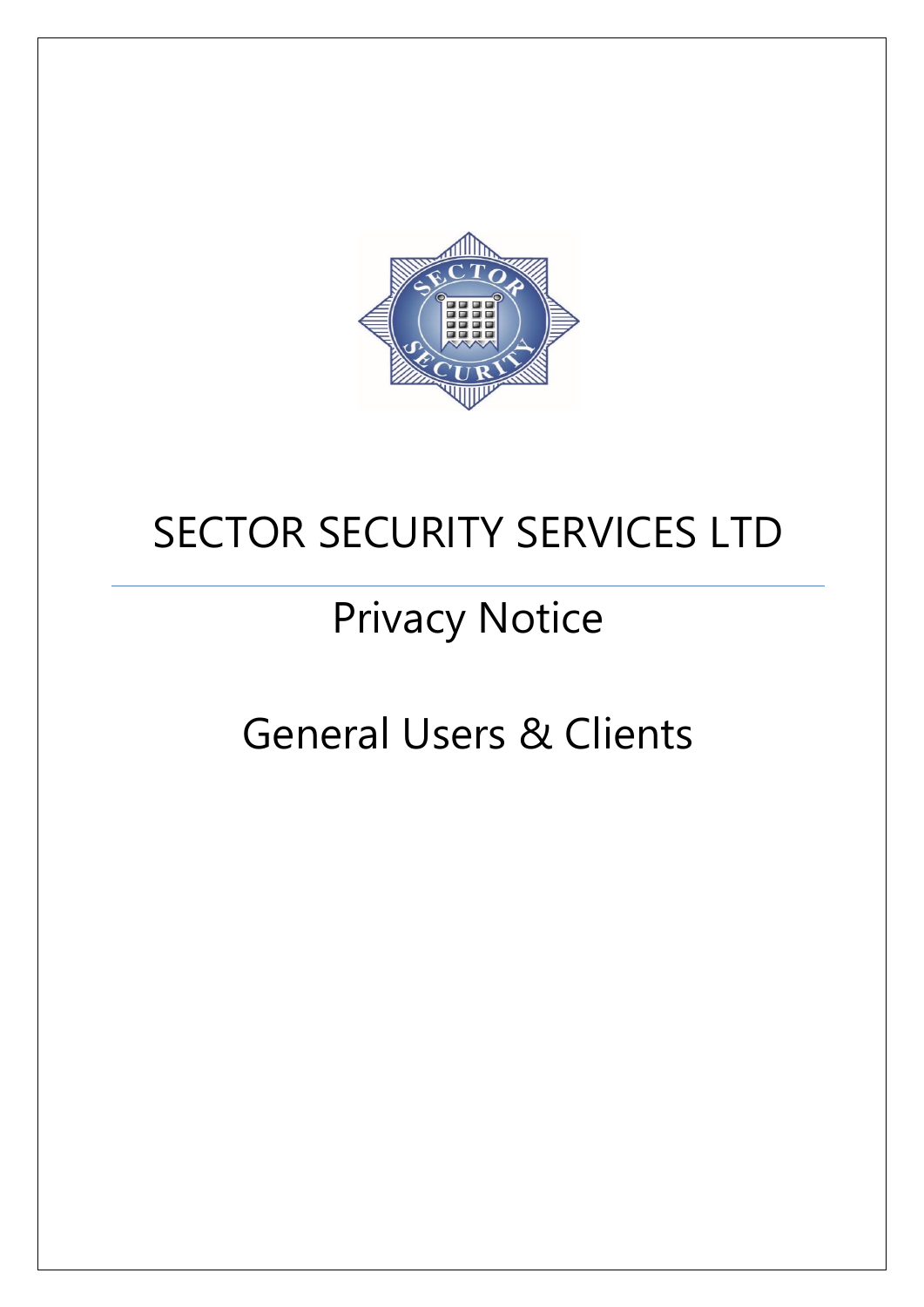### **CONTENTS**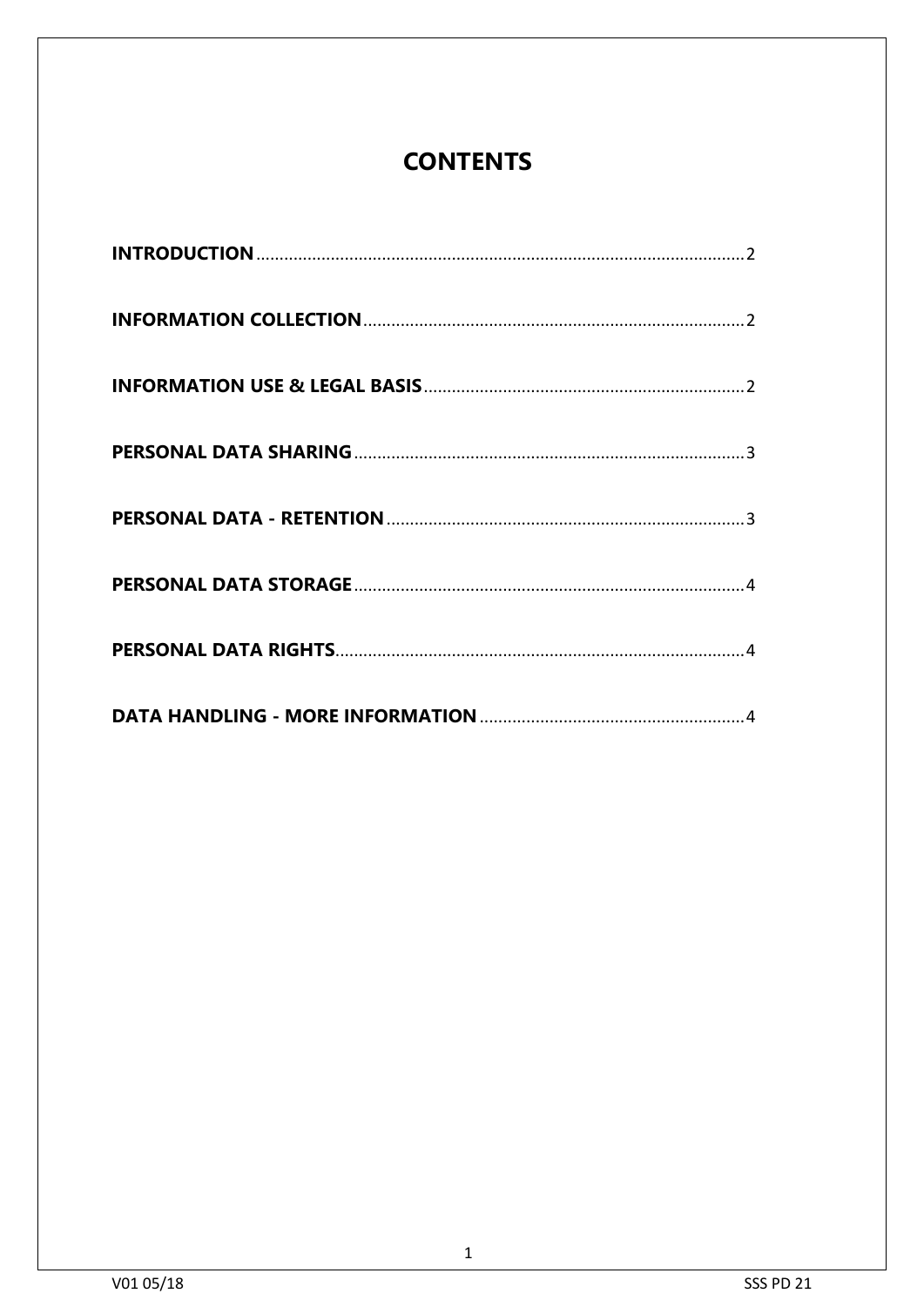#### <span id="page-2-0"></span>**INTRODUCTION**

Sector Security Services Ltd (ICO registration Z7222543) takes your privacy very seriously. This Privacy Notice is intended to set out your rights and answer any queries you may have about your personal data. If you need more information, please contact info@sector-security.net

If you have entered into a contract with us the controller of your data will be the Sector Security Services Ltd.

Our personal information handling policy and procedures have been developed in line with the requirements of the 1995 European Union Data Protection Directive (Directive 95/46/EC) and the General Data Protection Regulation (in force from 25 May 2018) and applicable national law.

#### <span id="page-2-1"></span>**INFORMATION COLLECTION**

We collect and process personal data about you when you interact with us and our services and when you purchase services from us. The personal data we process includes:

- Your name;
- Your username.
- Your work address, email address and/or phone number;
- Your job title;
- Your payment and delivery details, including billing and site addresses.
- Information related to the browser or device you use to access our website;
- Recordings of calls you make to our Control Room.
- Any other information you provide.

#### <span id="page-2-2"></span>**INFORMATION USE & LEGAL BASIS**

We process the personal data listed in paragraph 1 above for the following purposes:

- As required to establish and fulfil a contract with you (You enter into an agreement to provide or receive services. This may include verifying your identity, taking payments, communicating with you, providing customer services and arranging the provision of services. We require this information to enter into a contract with you and are unable to do so without it;
- To comply with applicable law and regulation;
- In accordance with our legitimate interests in protecting Sector Security Services' legitimate business interests and legal rights, including but not limited to, use in connection with legal claims, compliance, regulatory and investigative purposes (including disclosure of such information in connection with legal process or litigation);
- To respond to any comments or complaints we may receive from you, and/or in accordance with our legitimate interests including to investigate any complaints received from you or from others, about our services;
- We may use information you provide to personalise (i) our communications to you; (ii) our website; and (iii) products or services for you, in accordance with our legitimate interests;
- To monitor use of our websites and online services. We may use your information to help us check, improve and protect our products, content, services and websites, both online and offline, in accordance with our legitimate interests;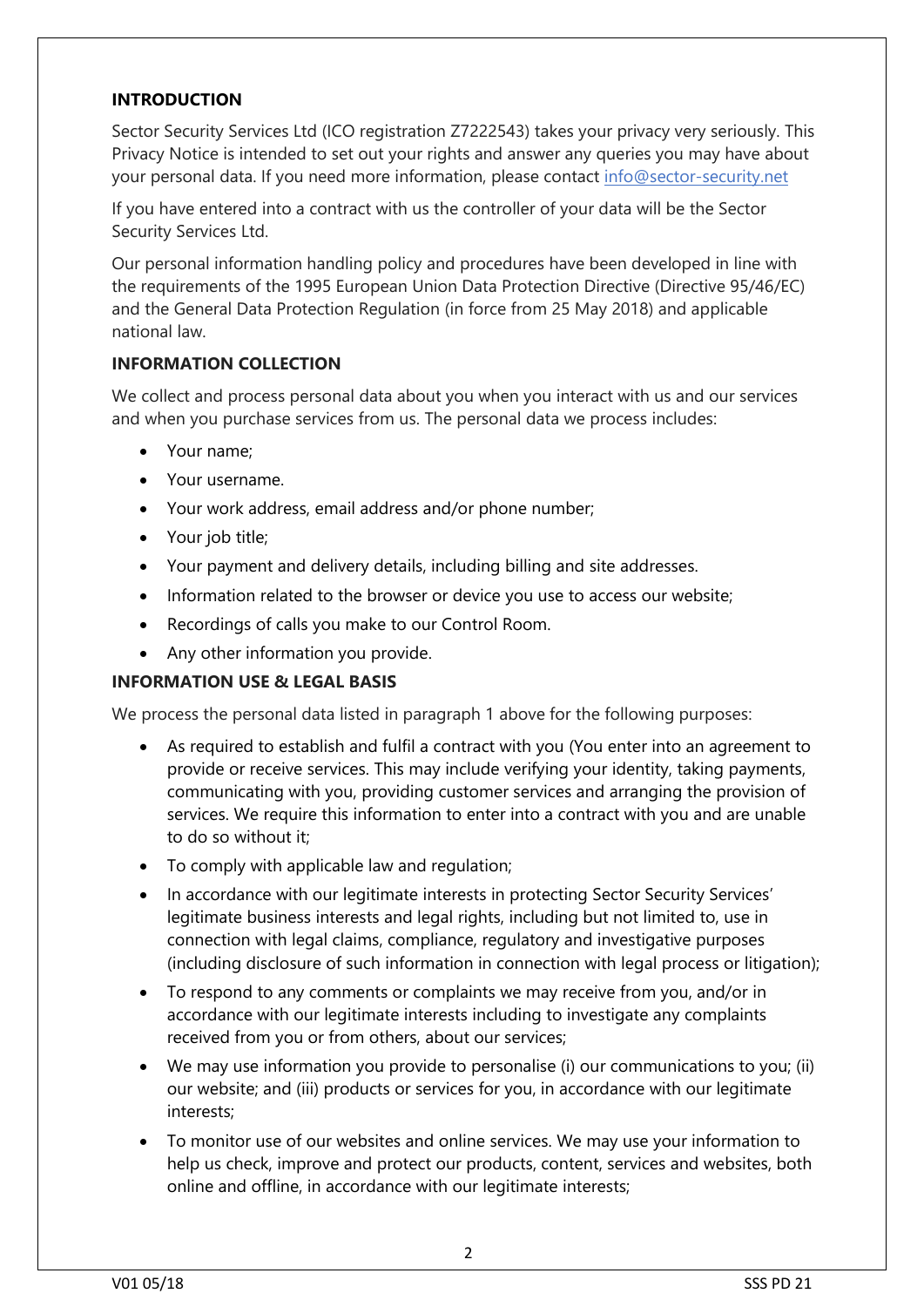- We may monitor any customer account to prevent, investigate and/or report fraud, terrorism, misrepresentation, security incidents or crime, in accordance with applicable law and our legitimate interests;
- In circumstances where you contact us by telephone, calls may be recorded for quality, training and security purposes, in accordance with our legitimate interests; and
- We may use your information to invite you to take part in our customer satisfaction surveys.

We may also send you direct marketing in relation to relevant services. Electronic direct marketing will only be sent where you have given your consent to receive it, or (where this is allowed) you have been given an opportunity to opt-out. You will continue to be able to optout of electronic direct marketing at any time by following the instructions in the relevant communication.

#### <span id="page-3-0"></span>**PERSONAL DATA SHARING**

We may share your personal data with the third parties detailed below:

- Our professional advisors such as our auditors and external legal and financial advisors;
- Our suppliers, business partners and sub-contractors; and/or
- Search engine and web analytics.

Personal data may be shared with government authorities and/or law enforcement officials if required for the purposes above, if mandated by law or if needed for the legal protection of our legitimate interests in compliance with applicable laws. Personal data may also be shared with third party service providers who will process it on behalf of Sector Security Services for the purposes above. Such third parties include, but are not limited to, providers of website hosting, maintenance and due diligence activities.

If our business or any part of it is sold or integrated with another business, your details will be disclosed to our advisers and those of any prospective purchaser and will be passed to the new owners of the business.

#### <span id="page-3-1"></span>**PERSONAL DATA - RETENTION**

We will not keep your personal information for any purpose for longer than is necessary and will only retain the personal information that is necessary in relation to the purpose. We are also required to retain certain information as required by law or for as long as is reasonably necessary to meet regulatory requirements, resolve disputes, prevent fraud and abuse, or enforce our terms and conditions.

Where you are a customer, we will keep your information for the length of any contractual relationship you have with us and after that for a period of 6 years in accordance with HMRC requirements.

Where you are a prospective customer we will only retain your data (a) until you unsubscribe from our communications; or, if you have not unsubscribed, (b) while you interact with us and our content; or (c) for 12 months from when you last interacted with us or our content.

In the case of any contact you may have with our Business Development Team or Operational Administration, we will retain those details for as long as is necessary to resolve your query and for two weeks after the query is closed.

We will retain your data for a short time beyond the specified retention period, to allow for information to be reviewed and any deletion to take place. In some instances, laws may require Sector Security Services Ltd to hold certain information for specific periods other than those listed above.